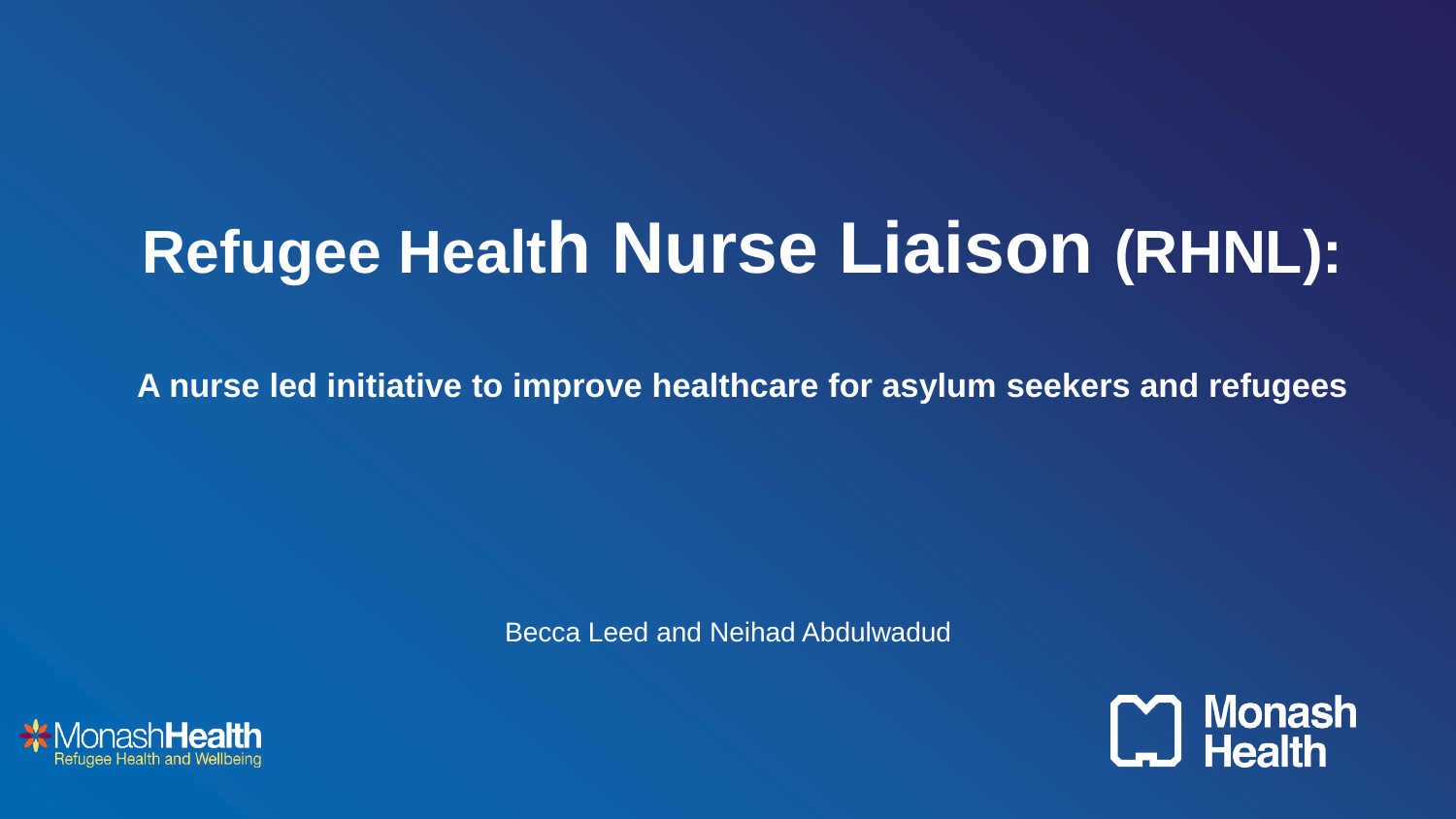# **Monash Health**

#### Hospitals and major sites

- Monash Medical Centre
- Casey Hospital
- Dandenong Hospital
- Monash Children's Hospital
- Moorabin Hospital
- Kingston Centre
- Cranbourne Integrated Care **Centre**
- Pakenham Health Centre

#### Community sites

2

- Berwick
- Cockatoo
- Dandenong
- Springvale
- Pakenham
- Cranbourne

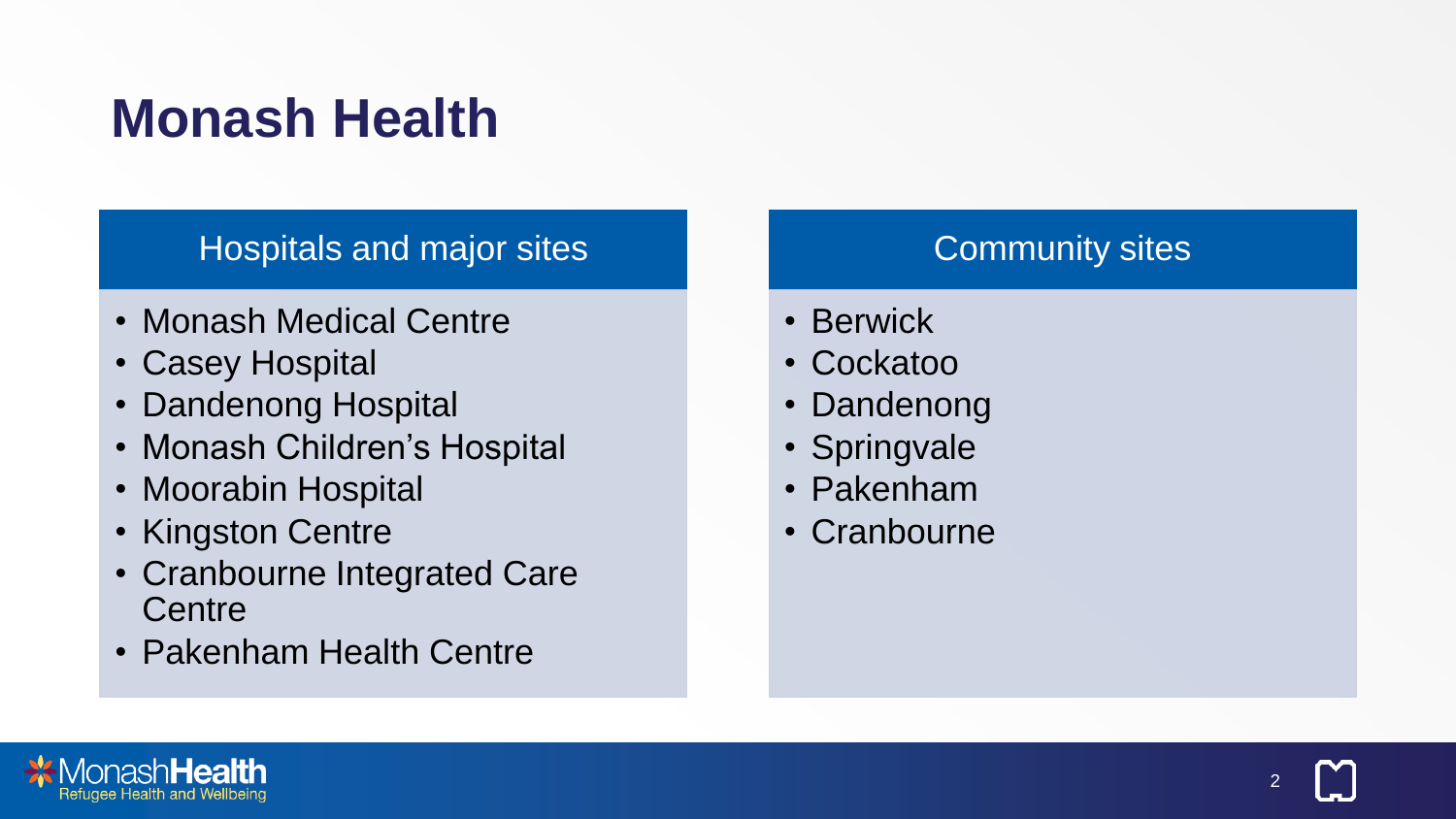



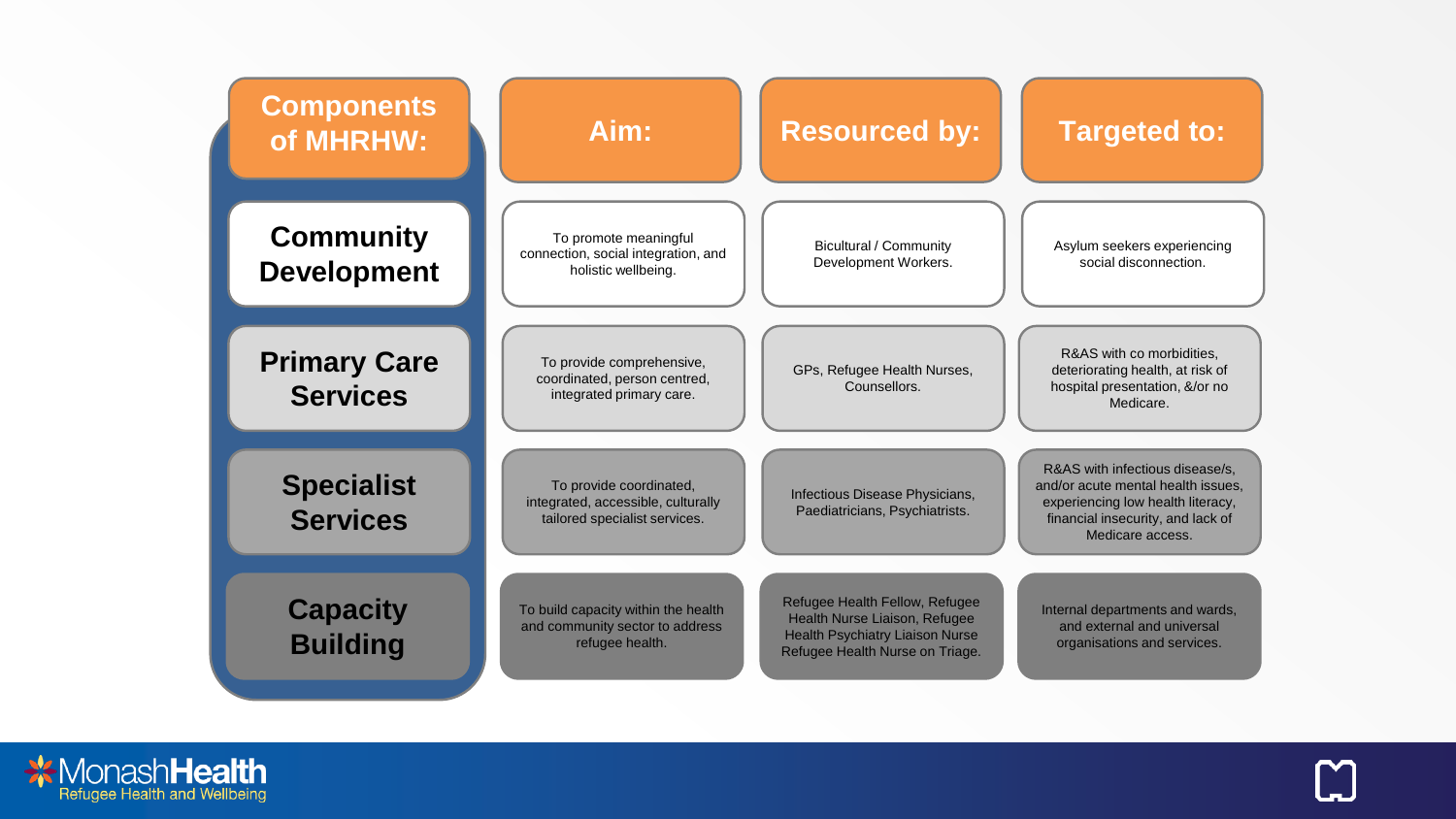### **Multi-disciplinary approach: One Stop Shop**





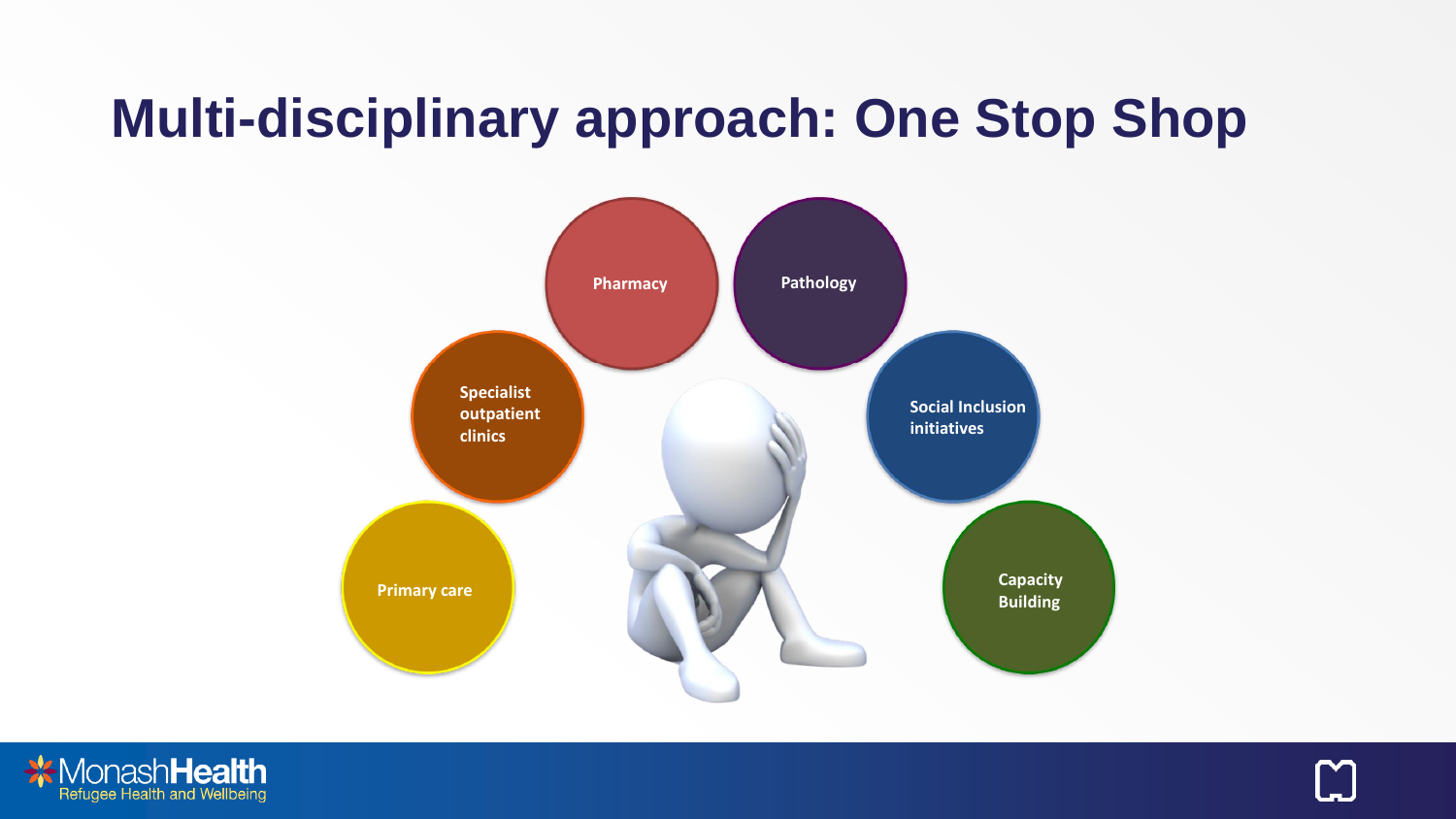### **Setting – SE region of Melbourne**





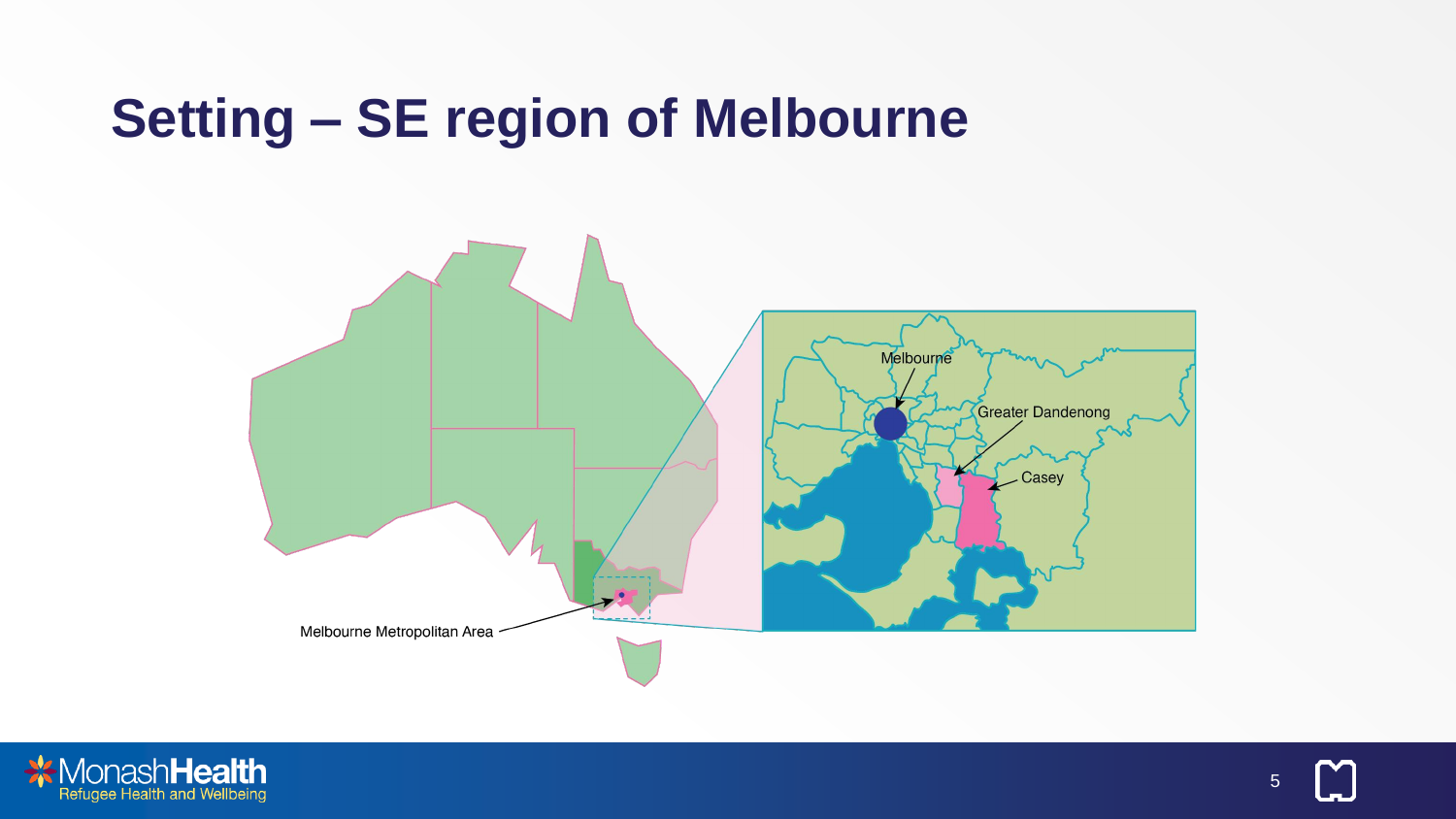### **Profile of the communities**

- Low participation within primary healthcare
- Complex migration history
- Navigating Australian healthcare system
- Varying entitlements to healthcare access
- Reliance on ambulance services and emergency departments

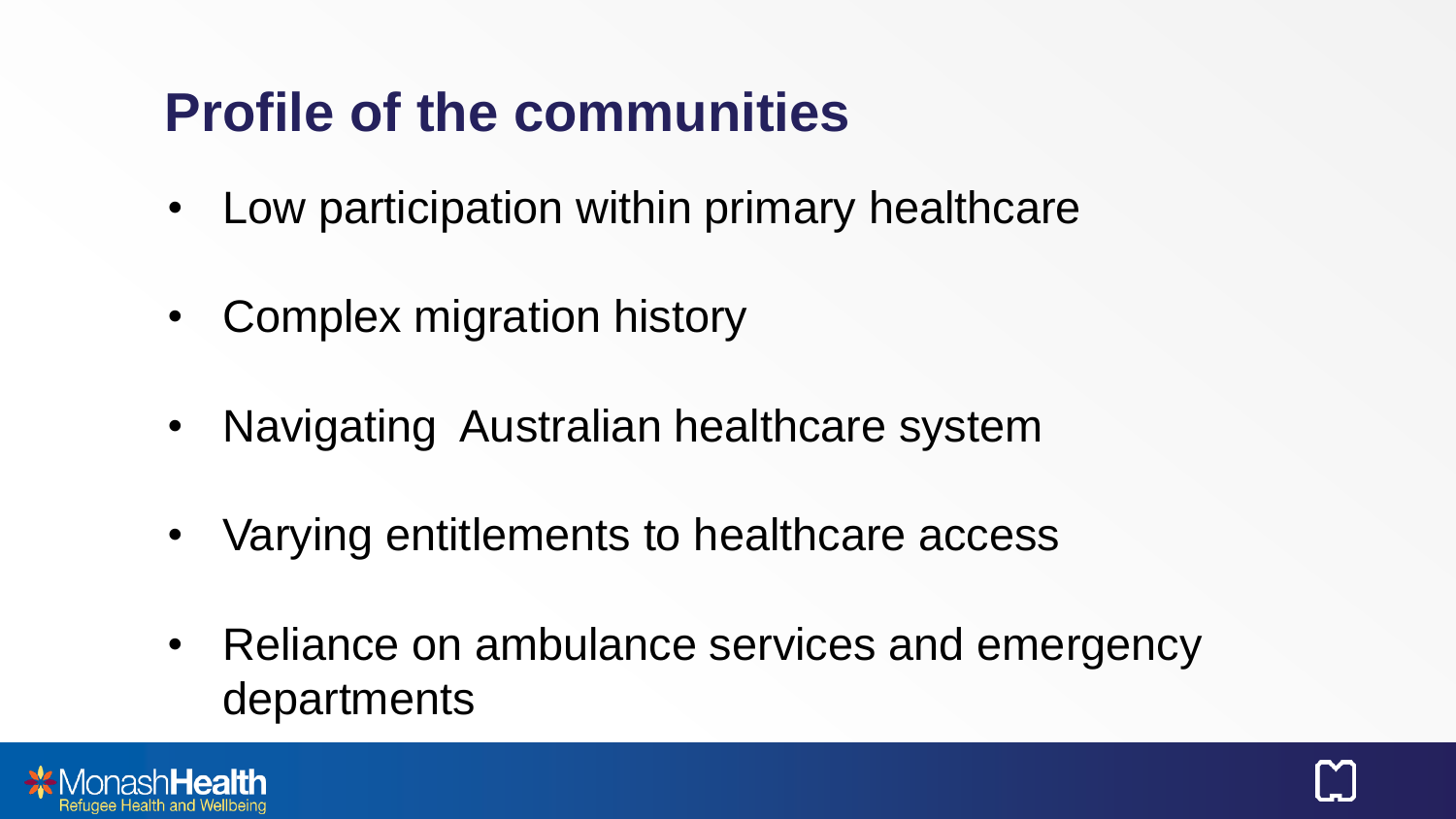### **Refugee Health Nurse Liaison history**

Planning and concept adapted from Aboriginal Liaison model.

Ethics approved by Monash Health Human Research Ethic Committee. A mixed methods descriptive approach was used.

Piloted from 2013- 2014 at Dandenong Hospital. Operating from 2014 to date across Monash Health Network.



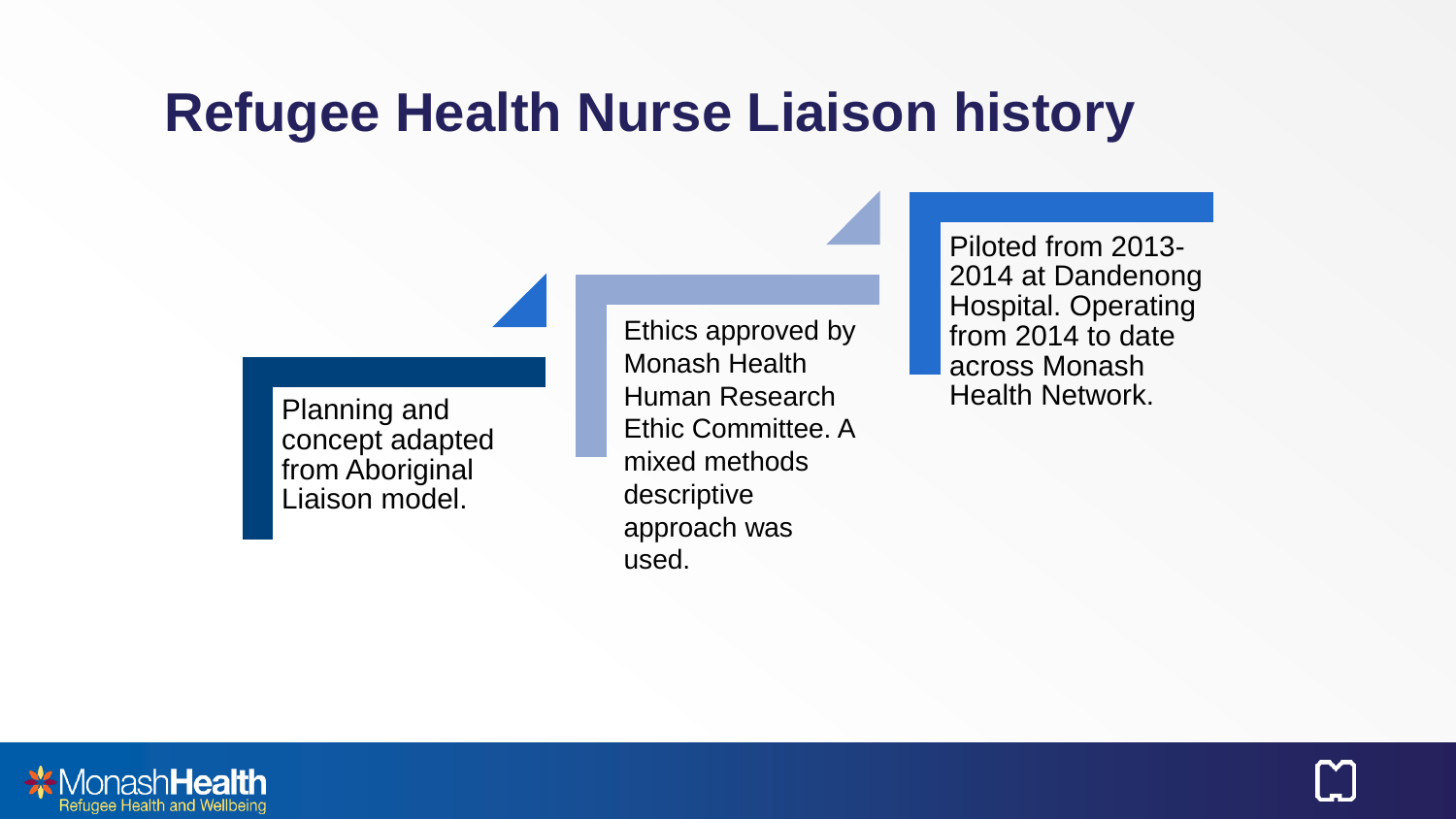#### **Data sources**





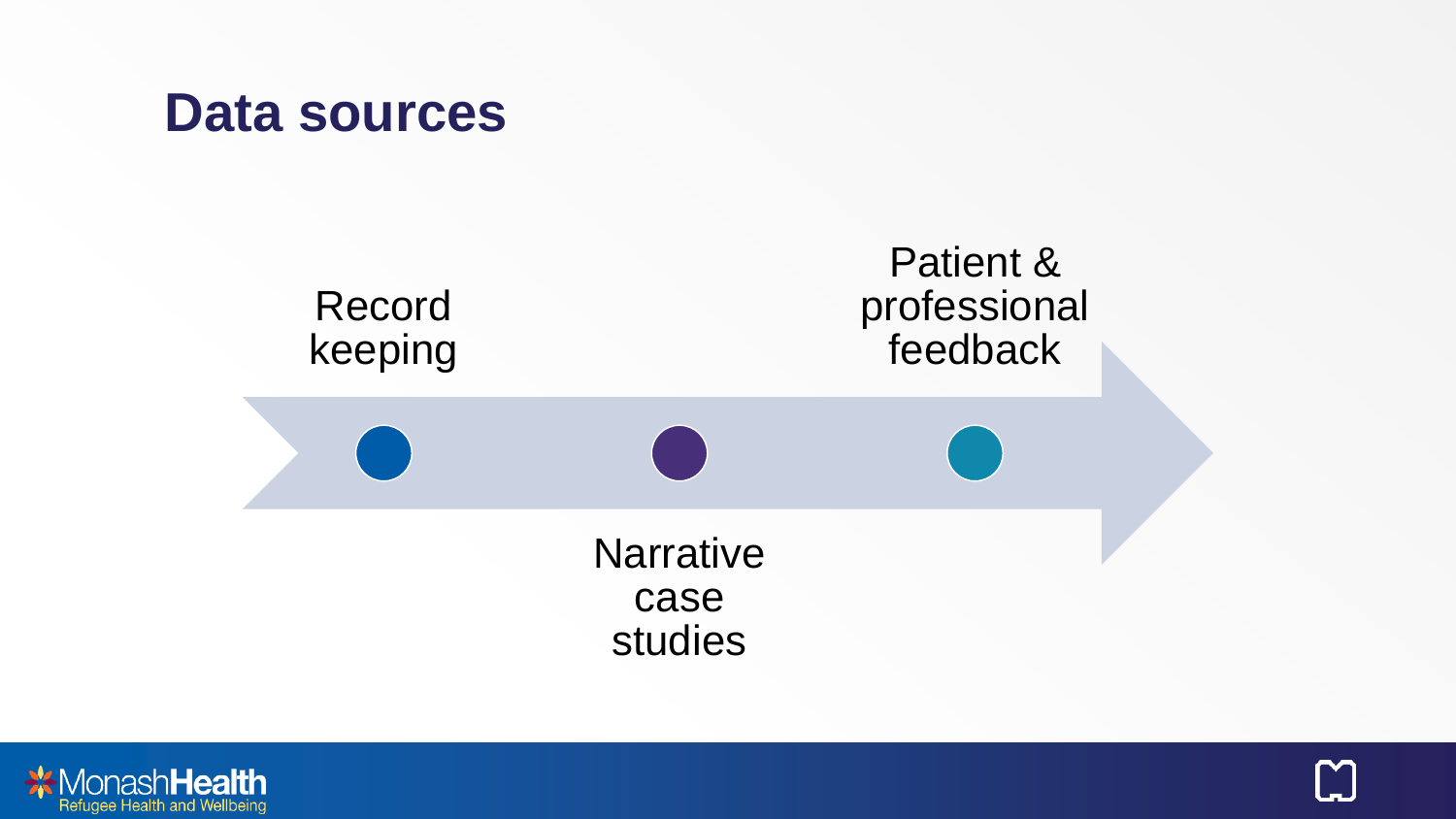# **RHNL position description**

- Provide consultation and support to hospital and community staff
- Assess and recommend care or supports for patients
- Assist with identification & service access issues including healthcare entitlements
- Support with discharge planning
- Build capacity of healthcare staff and services through education

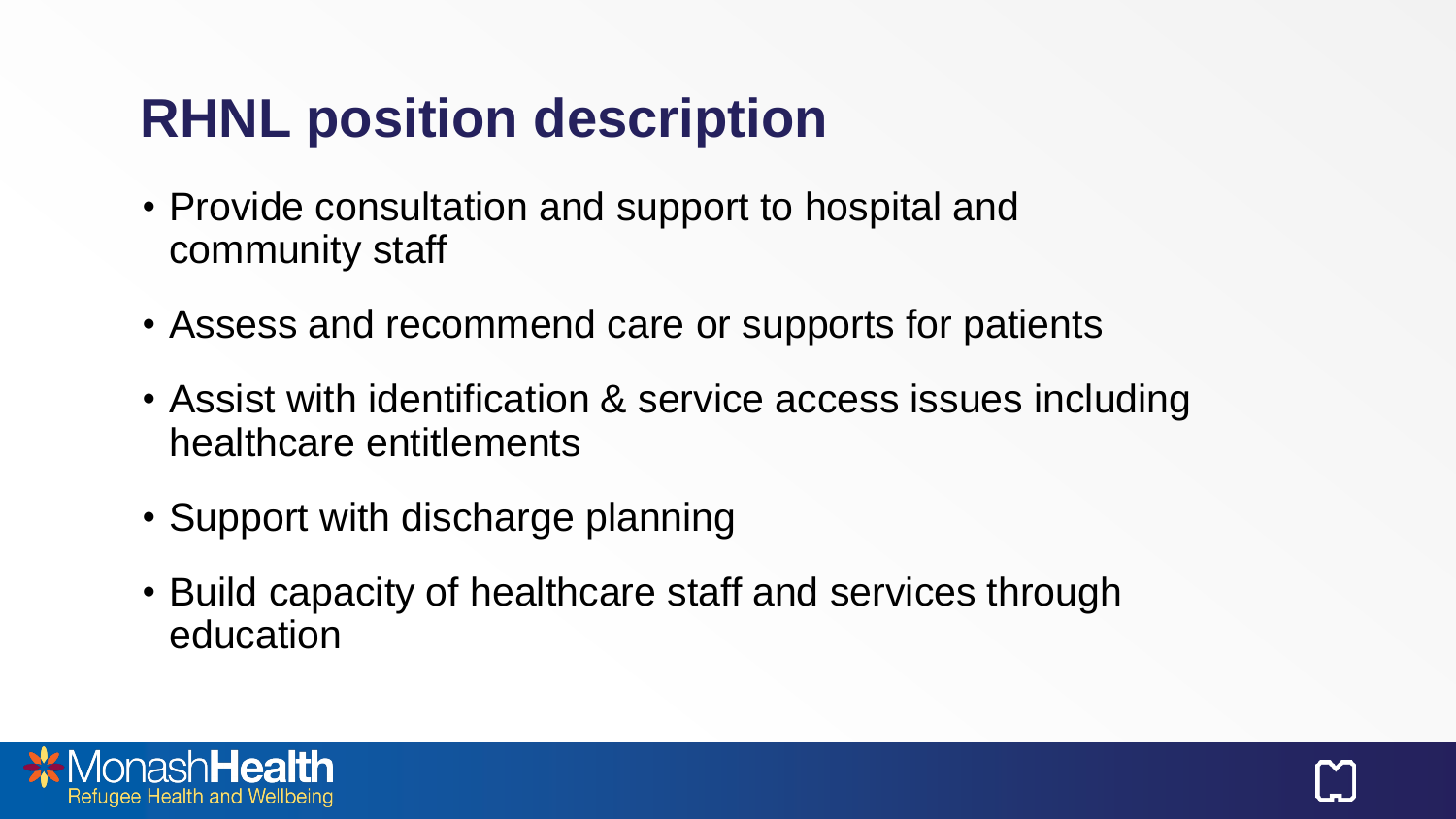# **Key learnings**





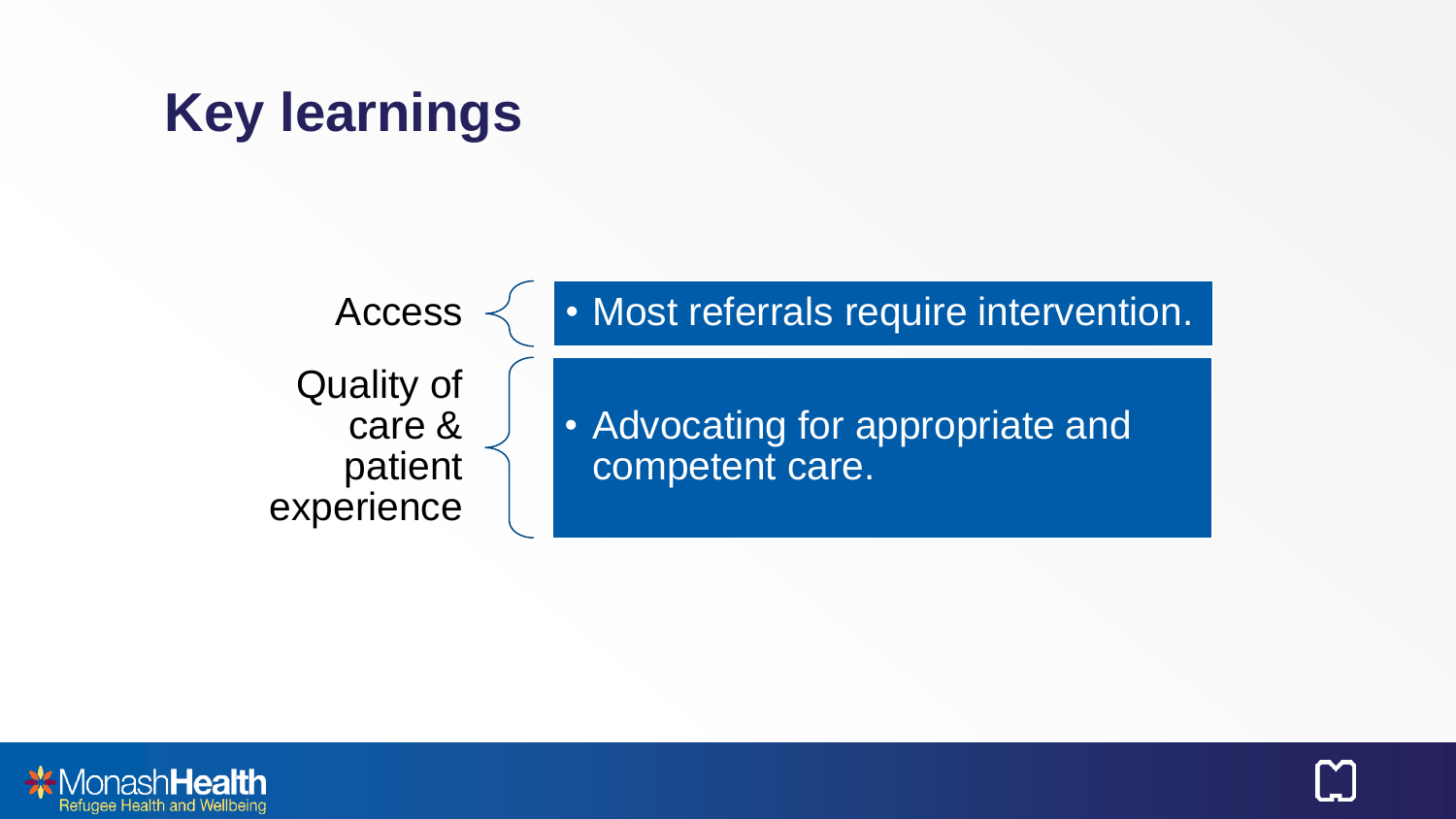# **Key outputs**

- Referrals to Refugee Health team and other services
- Referrals for social determinants support

Defined care pathways

#### Capacity building

- Secondary consultations
- Refugee Health settlement services and other supports
- Education sessions for patients and professionals

• Correct patient identification ensures adequate support

• Correct billing for patients to minimise financial stressors

> Asylum Seeker identification directory